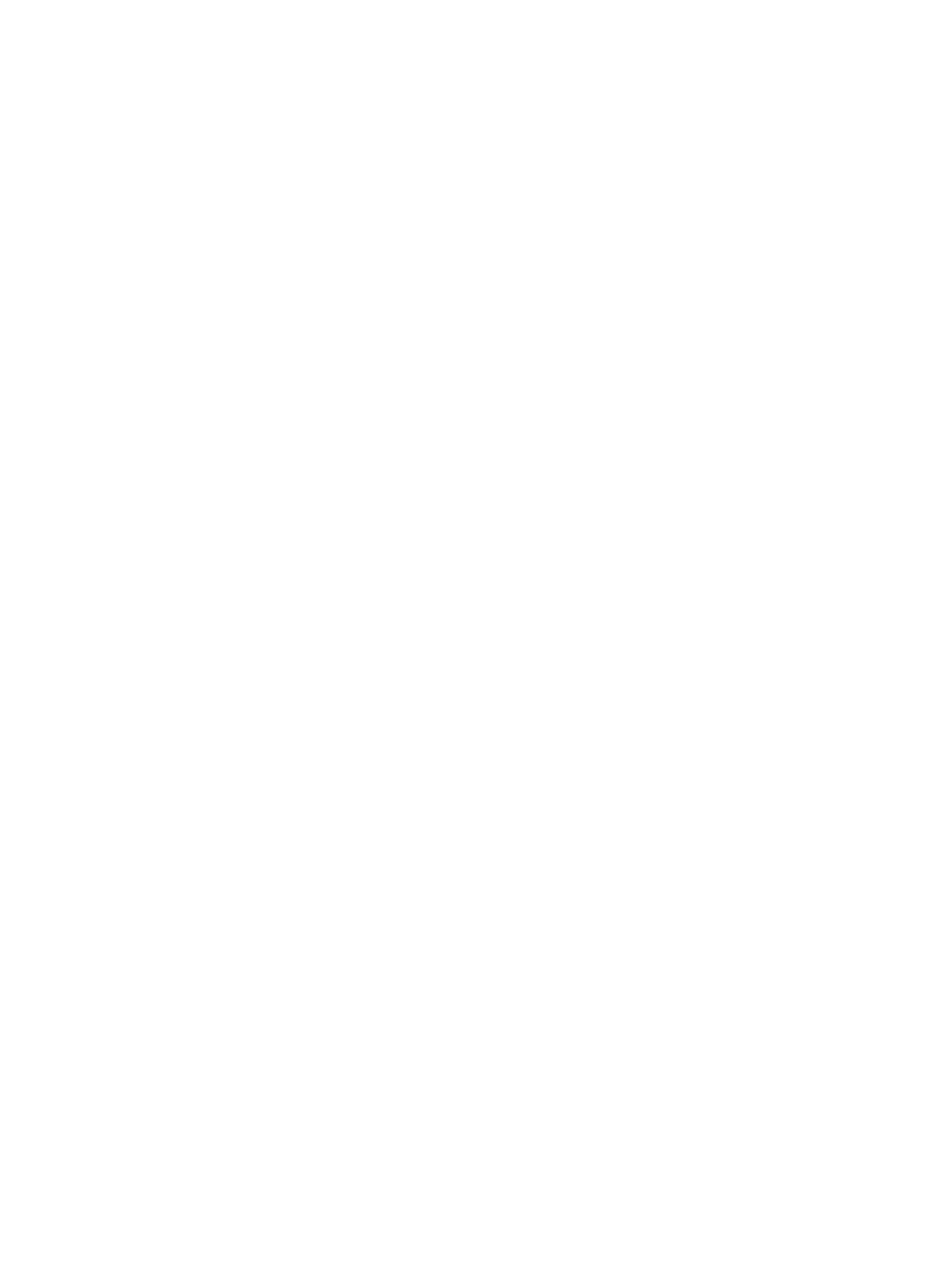#### **CHAPTER 91A**

#### CRIMINAL PROCEDURE (PLEA DISCUSSION AND PLEA AGREEMENT)

**An Act to provide for the establishment of a system**  *32 of 2008*  **of plea discussions and for other matters incidental thereto.** 

> *[Assent – 19th December, 2008] [Commencement – 22nd December, 2008] S.I. 118/2008.*

# **PART I - PRELIMINARY**

1. This Act may be cited as the Criminal Procedure short title. (Plea Discussion and Plea Agreement) Act.

2. In this  $Act$  —

Interpretation.

"Court" means the Supreme Court or Magistrate's Court, as the context may require;

"improper inducement" includes —

- (a) the coercion of an accused person to enter into a plea discussion; and
- (b) the fraudulent misrepresentation of a material fact by the prosecutor either before a plea discussion is entered into or during the course of such discussion;

"plea agreement" or "agreement" means an agreement entered into —

- (a) between the accused person and the prosecutor; or
- (b) between the attorney for the accused person and the prosecutor,

whereby the accused person agrees to plead guilty and the prosecutor agrees to take a particular course of action;

- "plea discussions" or "discussion" means a discussion —
	- (a) between an accused person and a prosecutor; or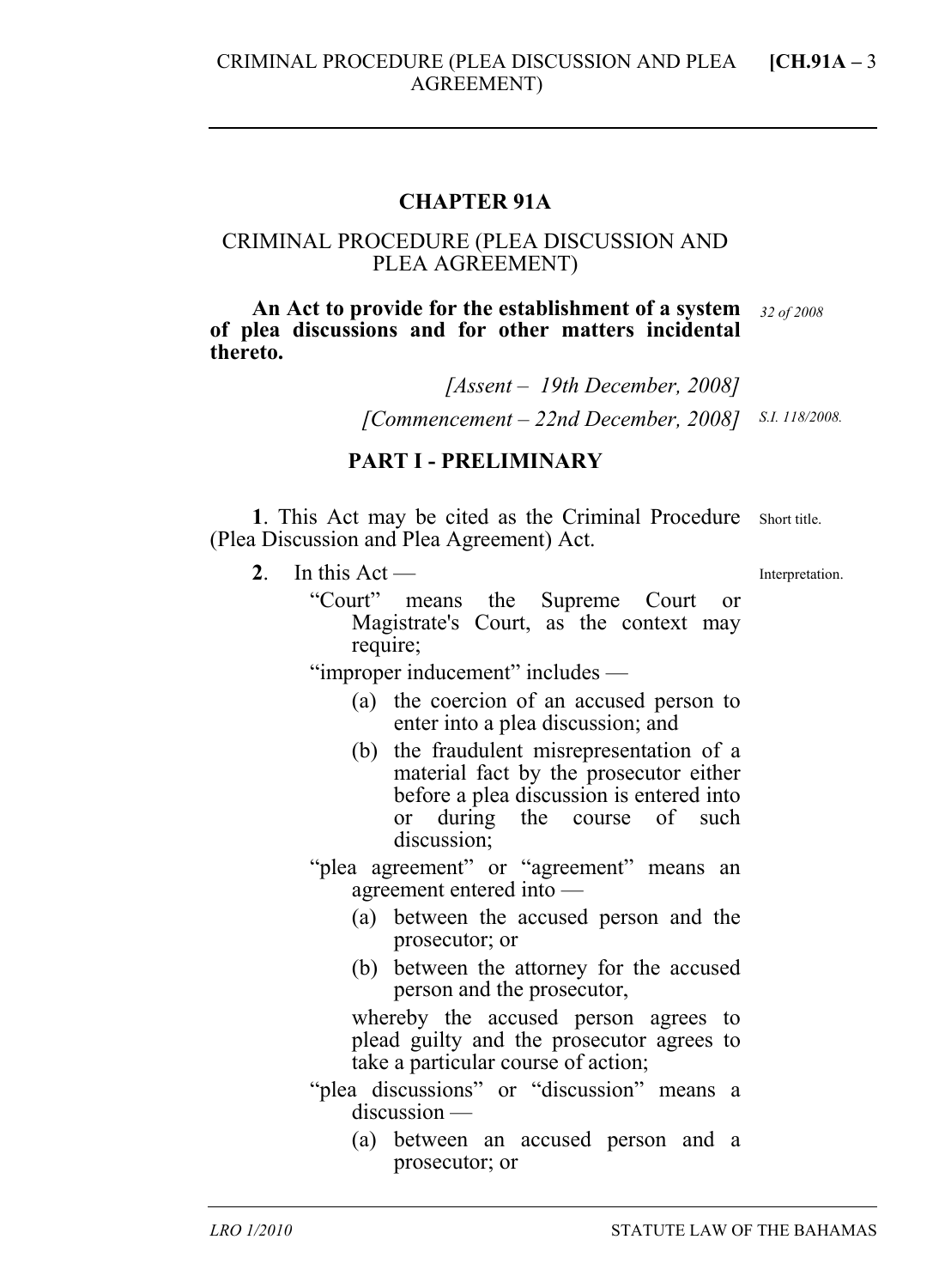# **[CH.91A –** 4 CRIMINAL PROCEDURE (PLEA DISCUSSION AND PLEA AGREEMENT)

| (b) between an attorney for an accused<br>person and a prosecutor,<br>either before the arraignment of the<br>accused person, or at any time after the<br>trial of the accused person commences,<br>with the view towards arriving at an<br>agreement; |
|--------------------------------------------------------------------------------------------------------------------------------------------------------------------------------------------------------------------------------------------------------|
| "particular course of action" includes —                                                                                                                                                                                                               |
|                                                                                                                                                                                                                                                        |
| a recommendation to the Court to<br>(a)<br>dismiss other charges;                                                                                                                                                                                      |
| a recommendation to the Court as to a<br>(b)<br>particular sentence;                                                                                                                                                                                   |
| (c)<br>an agreement not to oppose a request<br>by the accused person, or his attorney,<br>for a particular sentence;                                                                                                                                   |
| (d) an agreement that a specific sentence<br>is appropriate for the disposition of the<br>case;                                                                                                                                                        |
| "prosecutor" means the Attorney-General or an<br>attorney in the Office of the Attorney-<br>General or a police officer being an officer<br>to whom the Attorney-General has given<br>written instructions to enter into a plea<br>agreement;          |
| "relative" means the spouse, parent or child of                                                                                                                                                                                                        |

the victim.

**3**. (1) This Act applies to a plea discussion and a plea agreement in respect of an indictable or summary offence.

(2) This Act does not affect the right of an accused person to plead guilty without entering into a plea discussion.

Application of Act.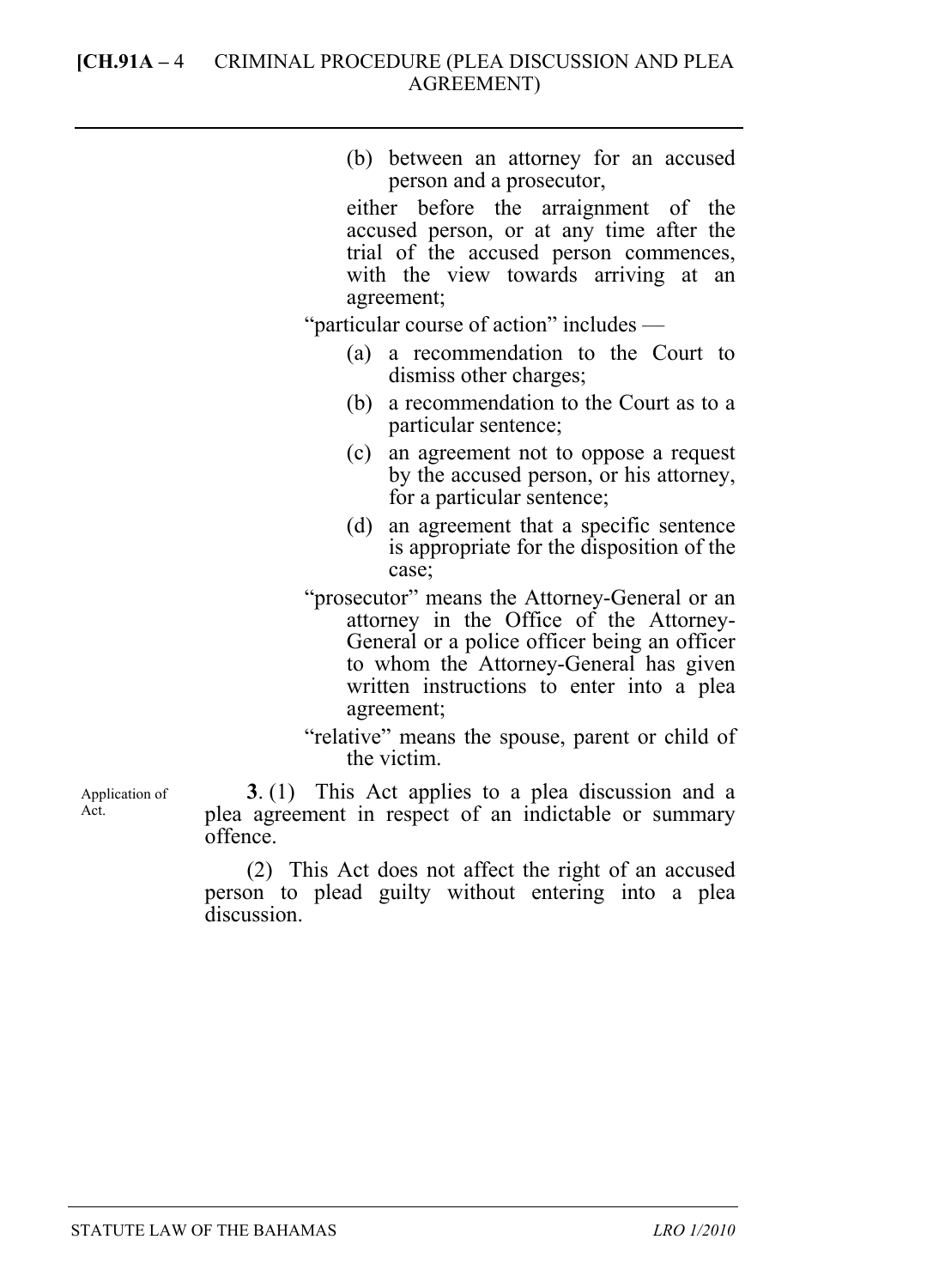## **PART II - PLEA DISCUSSIONS**

CRIMINAL PROCEDURE (PLEA DISCUSSION AND PLEA AGREEMENT)

**4**. (1) Subject to subsection (2), a prosecutor and an Plea discussions. accused person or where the accused person is represented by an attorney, a prosecutor and the attorney for the accused person, may engage in plea discussions.

(2) A prosecutor other than the Attorney-General shall not conclude a plea agreement with an accused person or his attorney, unless he first obtains the written permission of the Attorney-General.

**5**. (1) A prosecutor who uses an improper inducement to encourage an accused person to participate in a plea discussion is liable on summary conviction to a fine of twenty-five thousand dollars and to a term of imprisonment of five years.

(2) A police officer or attorney for an accused person is liable to a fine of twenty-five thousand dollars and to imprisonment for five years where he —

- (a) conspires with the prosecutor in the commission of an offence under subsection (1);
- (b) attempts, incites, aids, abets, counsels or procures the commission of such an offence under subsection  $(1)$ .

(3) No prosecution under this section shall be instituted without the written consent of the Attorney-General.

**6**. (1) Where an accused person has retained an attorney, a prosecutor shall not engage in a plea discussion directly with the accused person in the absence of his attorney.

(2) A prosecutor shall inform an accused person of his right to representation, by an attorney, in the plea discussion.

(3) Where an accused person cannot afford to retain an attorney —

(a) if the accused person is charged with an offence for which the punishment is death, the Court shall assign counsel for the defence at the public expense; and

Improper inducement.

Representation by attorney.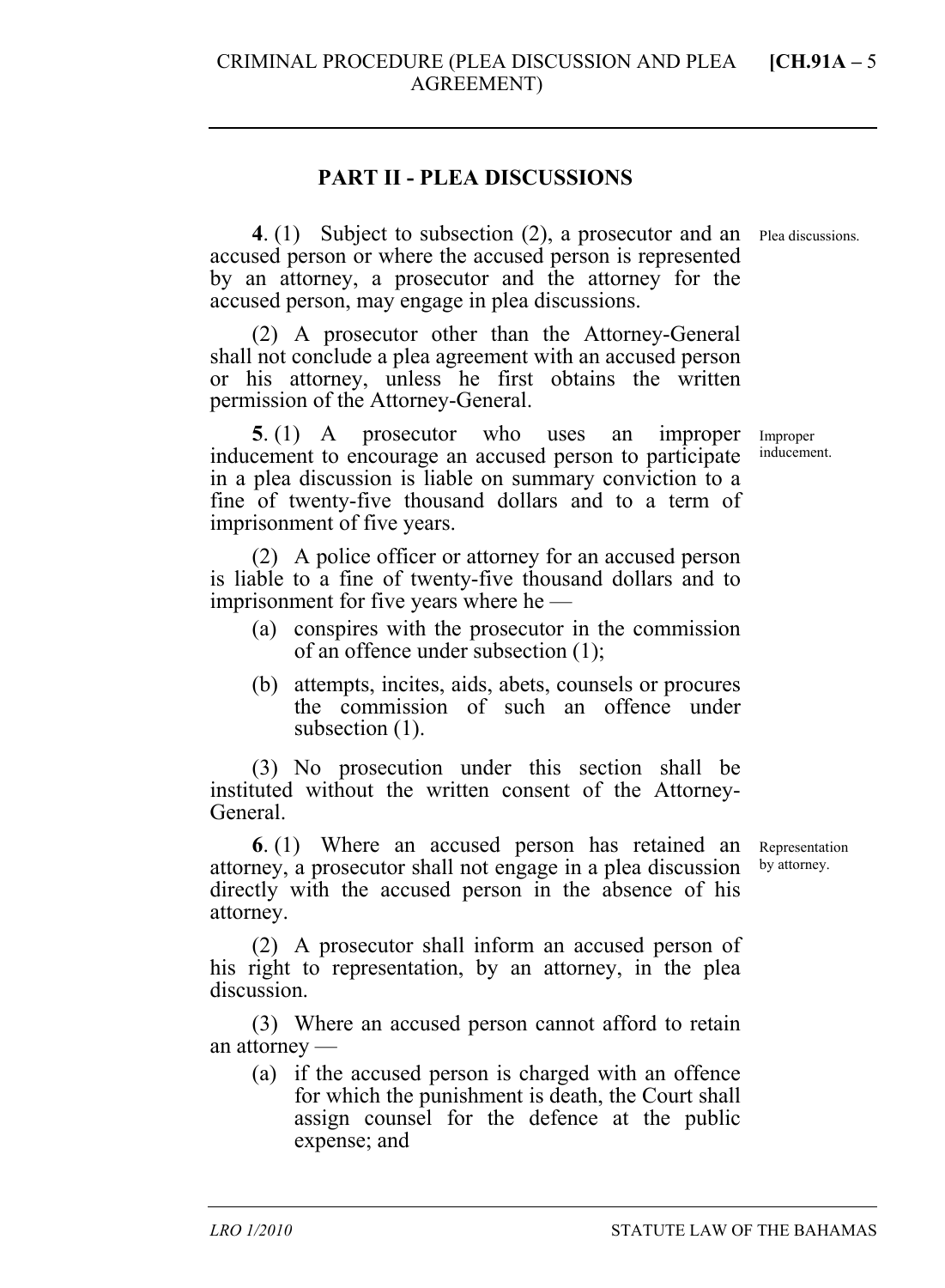(b) in any other case, the Court in its discretion may assign counsel for the defence at the public expense.

(4) In cases where an accused person who has indicated that he wishes to be assigned a counsel is not assigned a counsel, the prosecutor shall not have any discussions directly with the accused, unless the accused person waives in writing his right to be represented by counsel as set out in Form 1 in the Schedule.

**7**. A prosecutor shall not suggest, conclude or participate in any plea discussion that requires the accused person to plead guilty to an offence that —

- (a) is not disclosed by the evidence;
- (b) inadequately reflects the gravity of the provable conduct of the accused person unless, in exceptional circumstances, the charge is justifiable in terms of the benefits that will accrue to the administration of justice or the protection of society.

**8**. (1) A prosecutor may obtain the views of the victim or a relative of the victim before concluding plea discussions.

(2) A prosecutor who arrives at a plea agreement with the accused person may ensure that the victim is told the substance of, and reasons for, the agreement, unless compelling reasons, such as the likelihood of serious harm to the accused or to another person, requires otherwise.

## **PART III - PLEA AGREEMENTS**

Plea agreements.

Form 2, Schedule.

Form 3, Schedule.

**9**. (1) A plea agreement which has been concluded between the prosecutor and the counsel for the accused person shall be set out as in Form 2 of the Schedule and where such agreement is concluded, it shall be signed by them together by the accused and the prosecutor shall file the agreement in the registry of the Court.

(2) A plea agreement which has been concluded between the prosecutor and an unrepresented accused person shall be set out as in Form 3 of the Schedule and where such agreement is concluded it shall be signed by both parties in the presence of the clerk of the court and filed in the registry of the Court.

Form 1 Schedule.

Prohibition against plea discussions.

Victim to be consulted.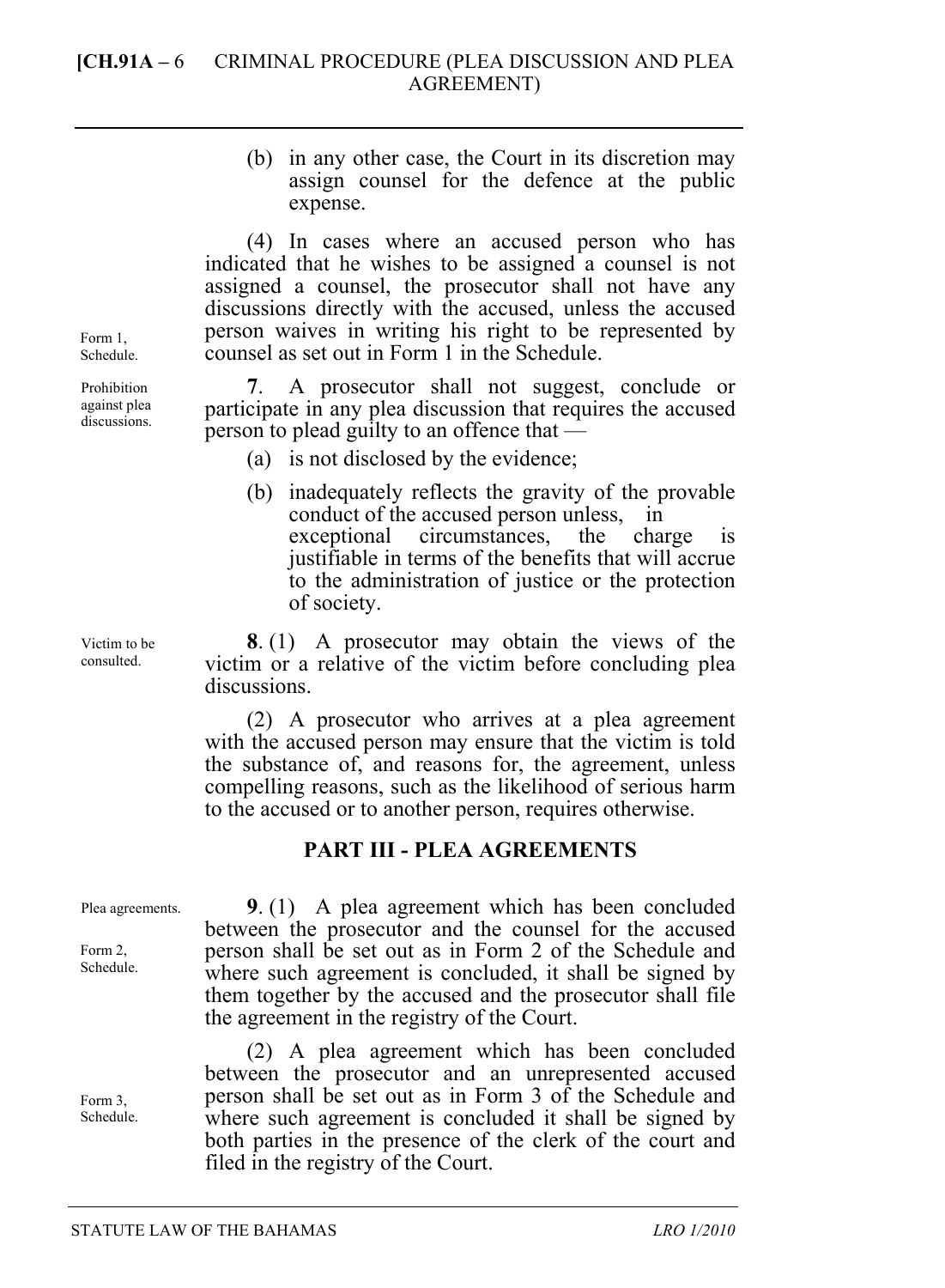(3) The clerk of the court shall, upon receipt and filing of the agreement, set the matter down for hearing before the Court.

(4) In this Act, "clerk of the court" means a person designated by the Registrar (or Chief Magistrate) as the case may be.

**10**. (1) When a plea agreement has been concluded the prosecutor shall disclose to the Court, in Chambers, in the presence of the counsel for the accused or, where the accused is unrepresented, in the presence of the accused —

Hearing in Chambers.

- (a) the substance of, and reasons for, the agreement; and
- (b) whether any previous agreement has been disclosed to another Judge or Magistrate in connection with the same matter and, if so, the substance of that agreement.

(2) The Judge or Magistrate shall, when sitting in open Court, before accepting a plea agreement determine to his satisfaction that —

- (a) no improper inducement was made to the accused person to enter into the agreement;
- (b) the accused person understands the nature, substance and consequences of the agreement;
- (c) the offence to which the agreement relates adequately reflects the gravity of the provable conduct of the accused, unless in exceptional circumstances the agreement is justifiable in terms of the benefits that will accrue to the administration of justice or the protection of society.

# **PART IV - GENERAL**

**11**. (1) Subject to subsection (2) the Judge or Magistrate may in open Court seek the views of the victim or a relative of the victim, before recording the terms of the agreement and passing sentence.

Views of victim in open Court.

(2) The Judge or Magistrate may, where he considers it prudent to do so, retire to chambers to hear the views of the victim or relative, as the case may be, and such views shall be heard in the presence of the prosecutor and the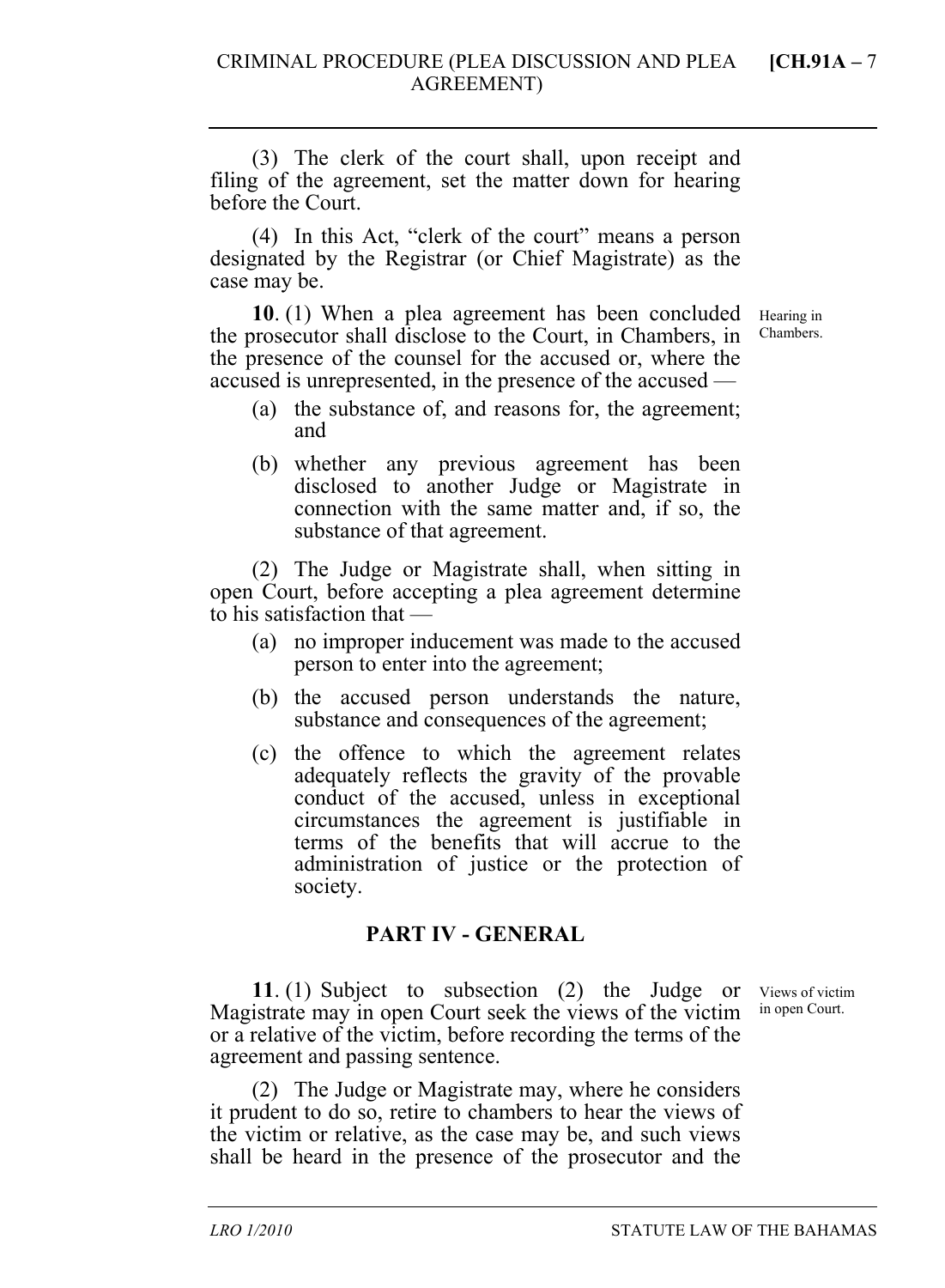Offer of accused to plead guilty.

**12**. (1) Where an accused person, charged for an offence offers, at the commencement of the trial or at any time thereafter before its conclusion, to plead guilty to an offence if certain charges against him are dismissed, the Judge or Magistrate shall inquire of the prosecutor whether he agrees to accept the offer of the accused person.

(2) Where the prosecutor agrees to accept the offer of the accused person, the matter shall be disposed of accordingly.

(3) Where the prosecutor refuses to accept the offer of the accused person, the trial shall continue.

**13**. An accused person who enters into a plea agreement shall be entitled to withdraw from that agreement before sentence or to appeal against a conviction based on the agreement if —

- (a) it was entered into as a result of an improper inducement;
- (b) it was entered into as a result of a misrepresentation as to the substance or consequences of a plea agreement; or
- (c) the prosecutor has breached the terms of the plea agreement.

**14**. (1) Where an accused person pleads guilty to an offence and, upon his conviction, receives a sentence that accords with, or is within the range anticipated by, the plea agreement, the prosecutor shall not be permitted to appeal against the sentence imposed by the Judge or Magistrate unless it is shown that —

- (a) the prosecutor, in the course of a plea discussion, was wilfully misled by the accused person in some material respect; or
- (b) the Court, in passing sentence, was wilfully misled in some material respect.

(2) Where the Attorney-General is of the opinion that the grounds described in subsection (1) (a) or (b) exist he may appeal against the sentence.

Withdrawal of agreement by accused person.

Appeal against sentence.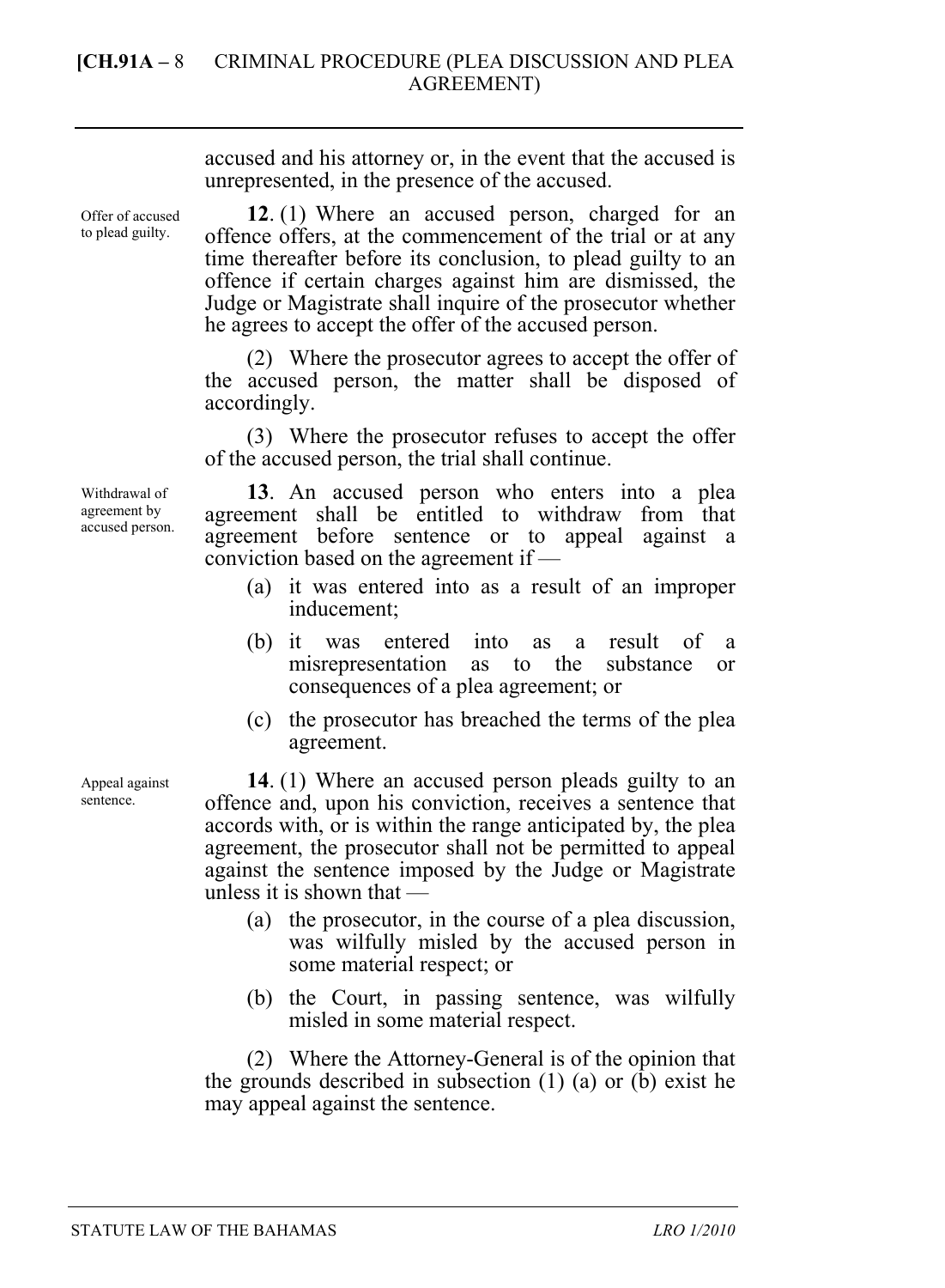(3) The Attorney-General shall give notice of appeal in such manner as is prescribed by the Rules of Court, within fourteen days of the date of sentencing.

(4) The Court of Appeal however, may extend the time within which notice of appeal may be given.

**15**. Evidence of a plea agreement later withdrawn or of an offer to enter into a plea agreement, or of a statement made in connection with any such agreement or offer, is inadmissible in any proceedings.

**16**. The Judge or Magistrate may reject a plea agreement entered into between the prosecution and the accused if he considers that it is in the public interest to do so.

**17**. A plea agreement may if the accused so desires include any outstanding matters that are the subject of information before a court or area being investigated and which the accused and the prosecutor agree to have taken into consideration at the time of sentencing.

Inadmissable evidence.

Plea agreement not binding on the Court.

Taking outstanding offences into consideration.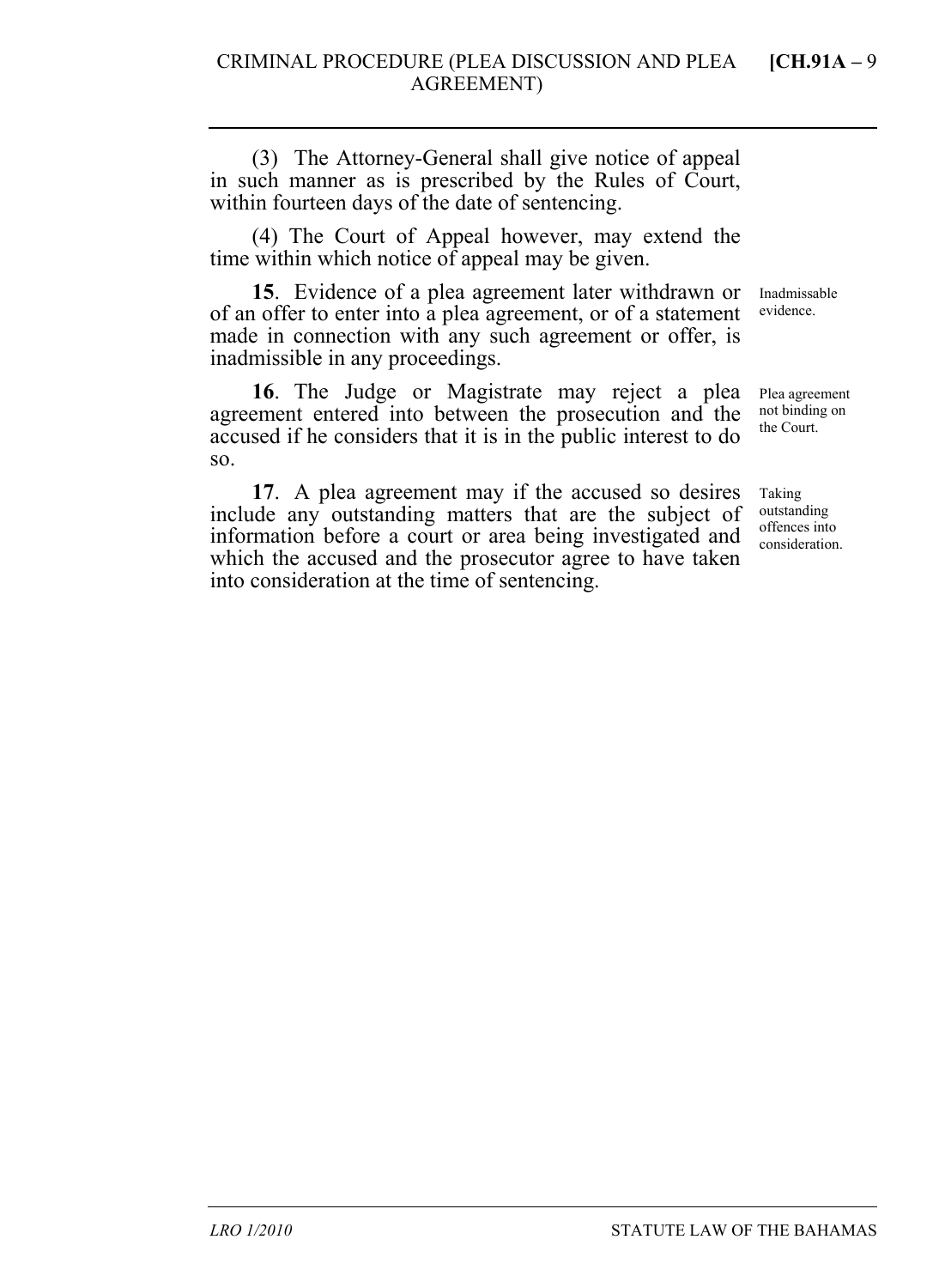#### **SCHEDULE**

## **FORM 1**

*(This Form applies where the accused/defendant does not wish to be represented by an attorney in plea agreement)* 

#### **THE COMMONWEALTH OF THE BAHAMAS**

# **DECLARATION BY ACCUSED/DEFENDANT OF DESIRE TO REPRESENT SELF IN THE SUPREME/MAGISTRATE COURT**

A.B. - The State/Complainant V

A.B. - The Accused/Defendant

Whereas the accused/defendant was on the …………… day of .............................. , 20............ charged with the following offence(s):

- (a)
	- (b)
	- (c)
- (d)

And whereas the accused/defendant having been informed by the prosecutor as to his right to representation by an attorney, informed the prosecutor of his desire to represent himself in plea discussions.

Dated this …………..day.of ................................... , 20………...

| (Signed)   | (Signed)          |
|------------|-------------------|
| Prosecutor | Accused/Defendant |

#### **CERTIFICATION**

I …………………..Clerk to Justice/Magistrate……..…..hereby certify that the above declaration was signed by the prosecutor ........................... and the accused/defendant.............................. .. (name of prosecutor) (name of accused/defendant) in my presence on the  $\ldots$   $\ldots$   $\ldots$  day of  $\ldots$   $\ldots$   $\ldots$   $\ldots$   $\ldots$   $\ldots$   $\ldots$   $\ldots$ 

> *(Signed) Clerk of the Court*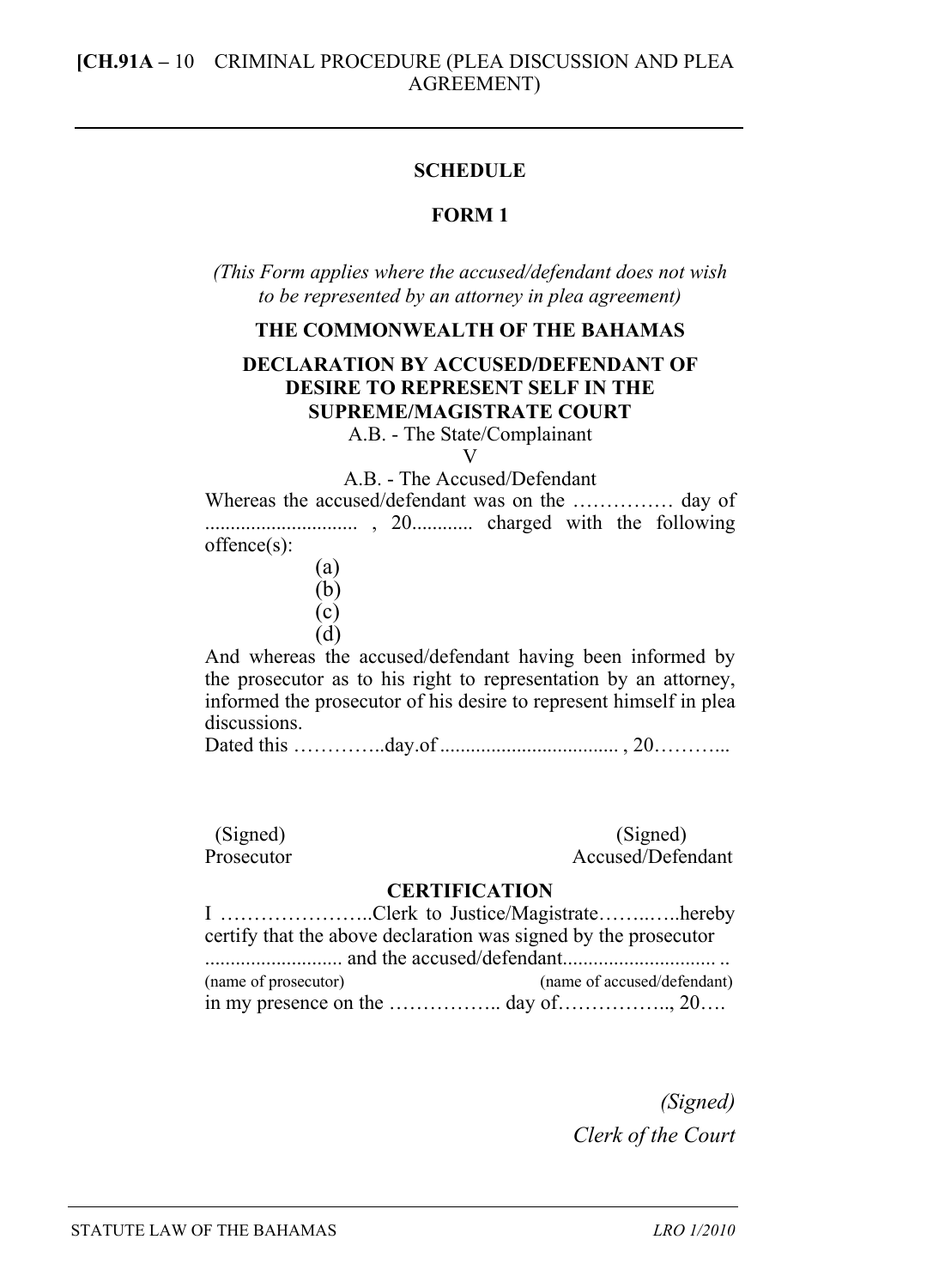#### **SCHEDULE**

# **FORM 2**

*(This Form applies when the accused/defendant is represented by an attorney)* 

# **THE COMMONWEALTH OF THE BAHAMAS IN THE SUPREME/MAGISTRATE'S COURT PLEA AGREEMENT**

**No**.

A.B. - The State/Complainant

 $\mathbf{V}$ 

C.D. - Accused/Defendant

WHEREAS the accused/defendant was on the.................. day of ………………………., 20 …………………. charged with the following offence(s):

> (a) (b) (c)

(d)

And whereas a plea agreement was on the ………………….. day of ………………….., 20 …………. concluded between the prosecutor and the attorney for the accused/defendant: And whereas it was agreed that the accused/defendant shall plead guilty to —

| ۶ |  |
|---|--|
|   |  |
|   |  |

- $(d)$
- (e)

and in consideration that the prosecutor shall take certain course of action mentioned hereunder;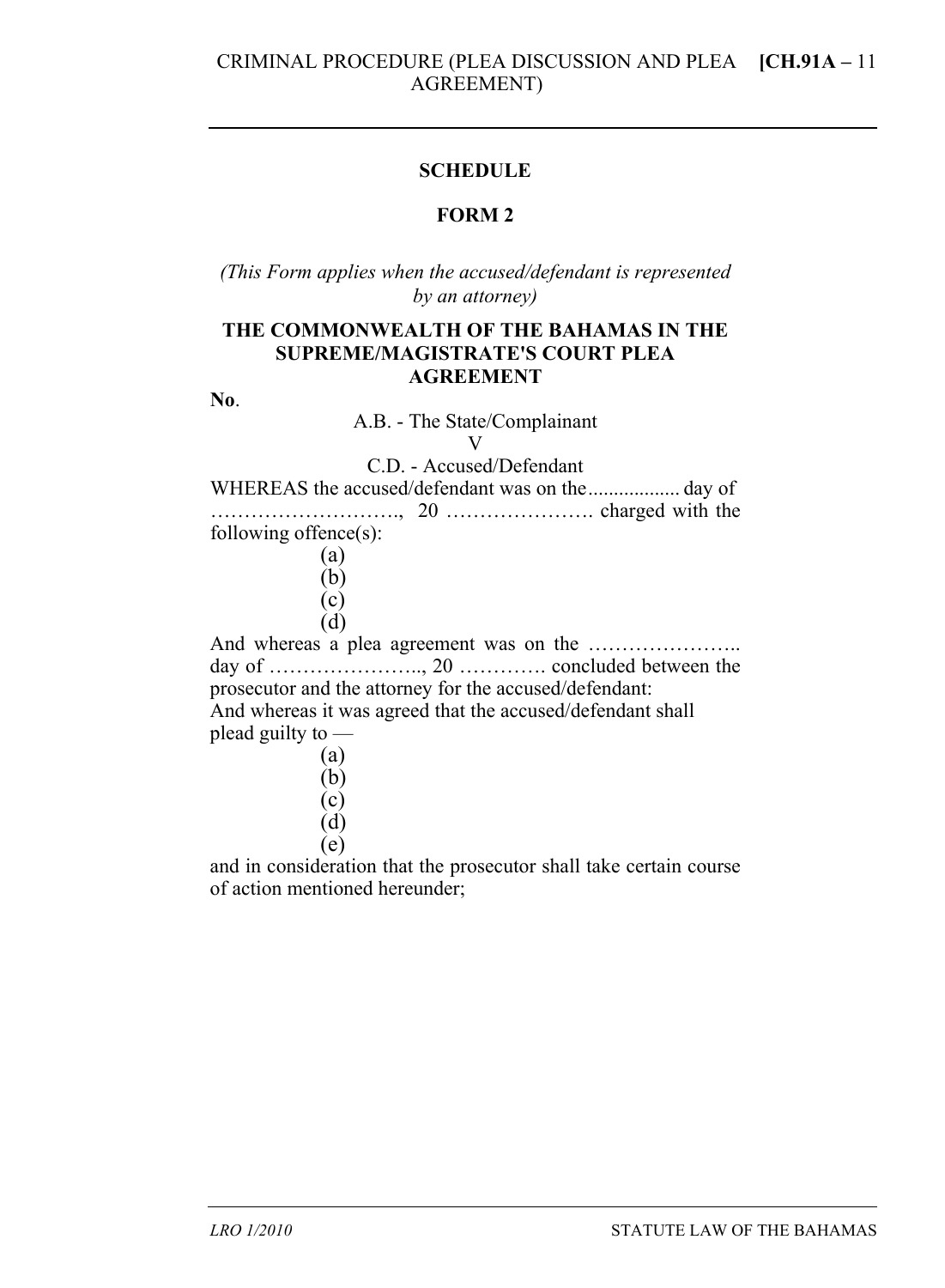And whereas it was agreed that the prosecutor shall take the following course of action:

- \*(a) a recommendation to the Court to dismiss other charges;  $\lceil$   $\rceil$
- \*(b) a recommendation to the Court as to a particular sentence; [ ]
- \*(c) an agreement not to oppose a request by the attorney for the accused for a particular sentence;  $\mathsf{I}$
- \*(d) an agreement that a specific sentence is appropriate for the disposition of the case.  $\lceil$  1

Dated this ................. day of ……………………... 20…………

(Signed) (Signed) (Signed) (Signed) (Signed) Accused/Defendant

 (Signed) Accused/Defendant

\*  $\lceil \sqrt{\ } \rceil$  indicate by ticking particular course of action to be taken.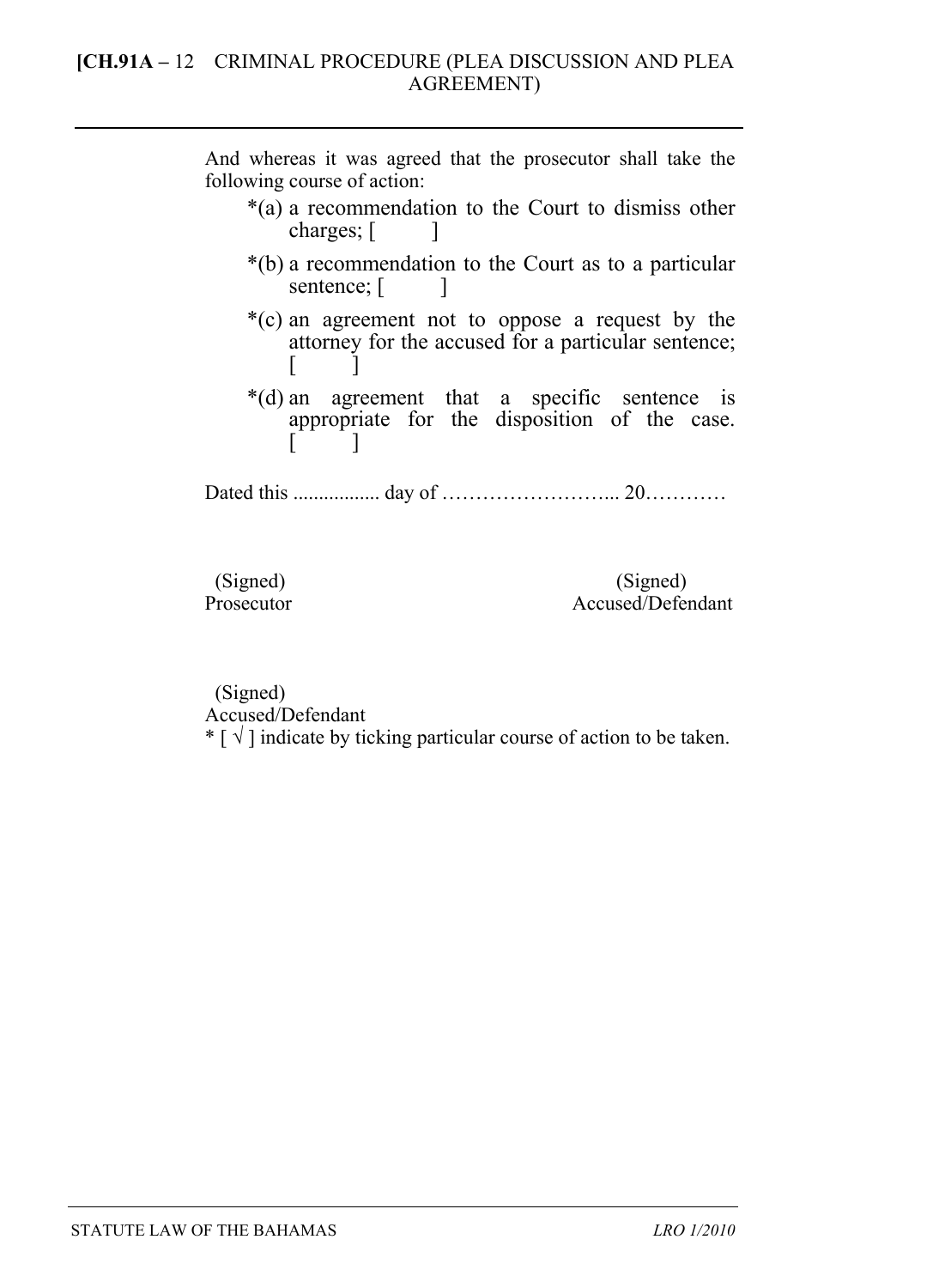## **SCHEDULE**

# **FORM 3**

*(This Form applies where the accused/defendant is not represented by an attorney)* 

## **THE COMMONWEALTH OF THE BAHAMAS IN THE SUPREME/MAGISTRATE'S COURT PLEA AGREEMENT**

**No.** 

A.B. - The State/Complainant V

C.D. - Accused/Defendant

Whereas the accused/defendant was on the ............................day of ……………, 20........ charged with the following offence(s):

> (a) (b) (c) (d)

And whereas the prosecutor informed the accused/defendant that he should be represented by an attorney:

And whereas the accused/defendant informed the prosecutor that he did not wish to be represented by an attorney:

And whereas a plea agreement was on the

.................. day of ……………………………., 20 ………….. concluded between the prosecutor and the accused/defendant: And whereas it was agreed that the accused/defendant shall plead guilty to —

> (a) (b) (c) (d) (e) (f)

in consideration that the prosecutor would take a certain course as mentioned hereunder: